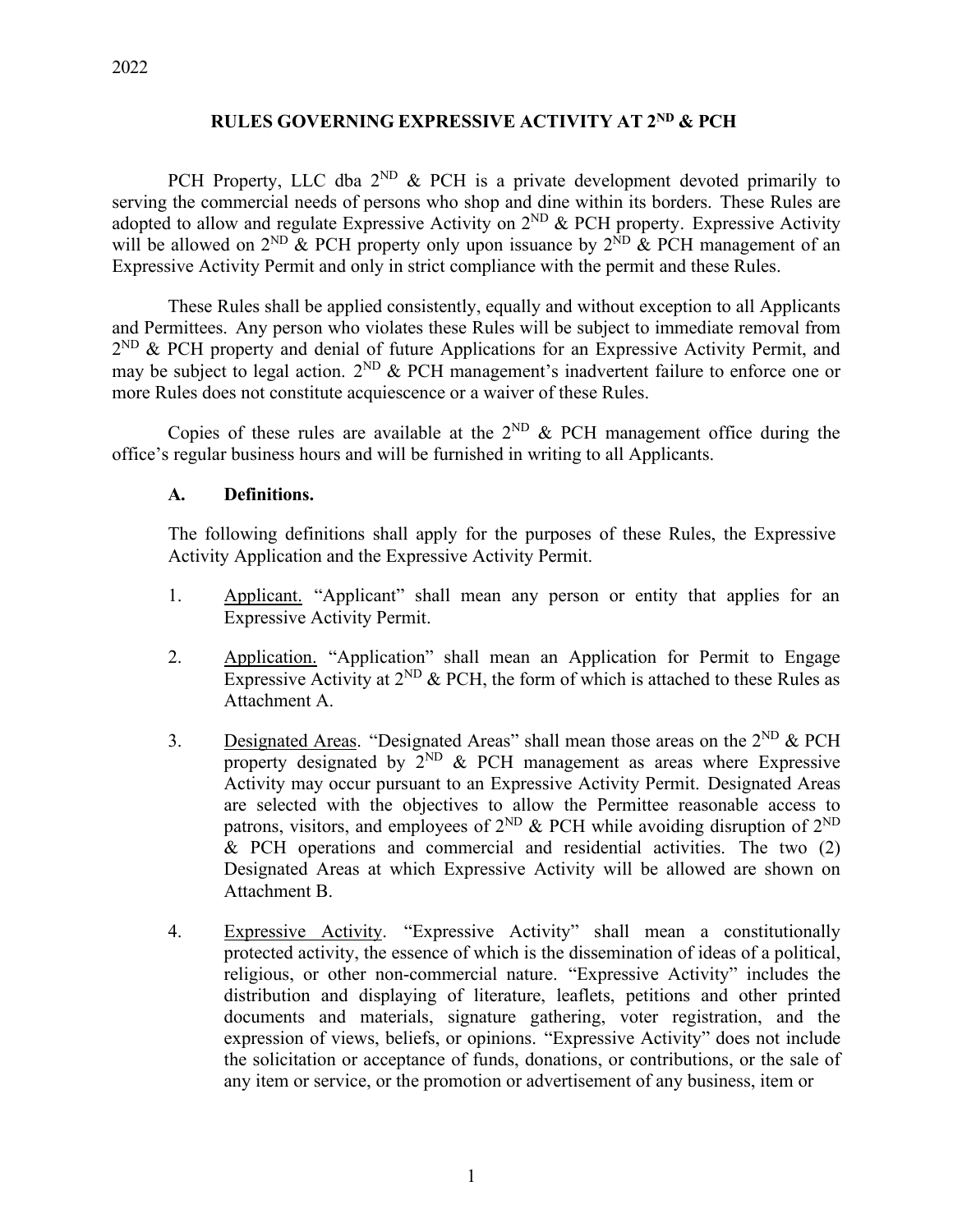service, all of which activities are not allowed.

- 5. Expressive Activity Permit. "Expressive Activity Permit" shall mean a  $2^{ND}$  & PCH Expressive Activity Permit issued pursuant to these Rules to conduct an Expressive Activity on  $2^{ND}$  & PCH property. Expressive Activity shall be allowed on  $2^{ND}$  & PCH property only as permitted pursuant to an Expressive Activity Permit.
- 6. Permitee. "Permittee" shall mean any person or entity to whom or which an Expressive Activity Permit has been issued. Whenever a "Permittee" is required to adhere to a standard or requirement or refrain from acting in a particular manner under these Rules, "Permittee" shall include each individual participant who engages in Expressive Activity under an Expressive Activity Permit.

#### **B. Permit Application Procedures and Requirements.**

- 1. A person may engage in Expressive Activity at  $2^{ND}$  & PCH only at the time and in the place and manner authorized pursuant to a duly-issued Expressive Activity Permit. No Expressive Activity shall be allowed except when permitted under an Expressive Activity Permit.
- 2. Anyone wishing to engage in an Expressive Activity on  $2^{ND}$  & PCH property may submit to  $2^{ND}$  & PCH management an Application for Permit to Engage in Expressive Activity at  $2^{ND}$  & PCH. To be accepted, the Application must be complete. The completed Application must be received by  $2^{ND}$  & PCH Management at least three (3) days, not including weekends and holidays, prior to the time that the Applicant requests the proposed Expressive Activity to begin. The Application may be received by delivery, facsimile, or United States Mail. To be considered complete, the Application form must be accompanied by: (a) all literature, leaflets, petitions, or other documents or materials proposed for dissemination or viewing; (b) the text or photographs of any signs proposed by the Applicant for display; and (c) the names of individuals who will participate in the proposed Expressive Activity on a particular day. If it is unknown at the time of the filing of the Application who will participate in the Expressive Activity on a particular day, the Applicant may satisfy this Rule by stating the names of individuals among whom the participants will be chosen on each particular day.  $2^{ND}$  & PCH management will take reasonable precautions to keep the names of individual participants confidential.
- 3.  $2^{ND}$  & PCH management will evaluate all completed Applications in order of receipt using the criteria set forth in these Rules.
- 4. Each Applicant whose Application has been approved by  $2^{ND}$  & PCH management will be so notified by telephone or email not less than twenty (20) hours in advance of the time of the proposed commencement of the Expressive Activity or not less than seven (7) days after the submittal of the Application, whichever occurs first.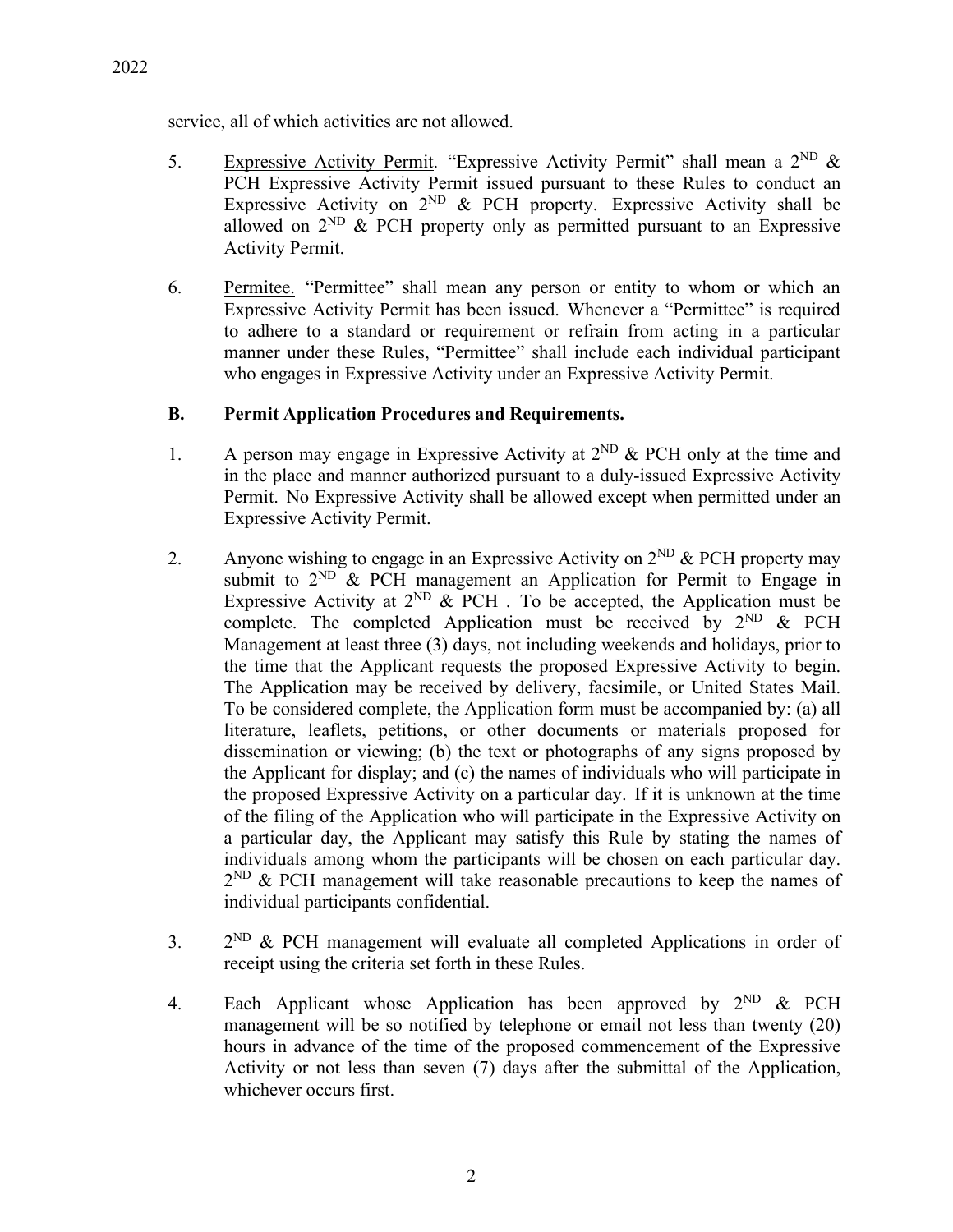5. A Permittee who fails to appear or fails to occupy a Designated Area during the approved date and set forth hours will be considered to have waived all rights and authority under the Expressive Activity Permit, and the permit will be deemed null and void.

## **C. Restrictions on Time That a Permittee May Engage in Expressive Activity.**

In order to afford as many Applicants as possible the opportunity to engage in Expressive Activity and to avoid the perception that  $2^{ND}$  & PCH management shares the views of any particular Permittee, the following Rules will apply to when a Permittee may engage in Expressive Activity on  $2^{ND}$  & PCH property.

- 1. A Permittee may only occupy one Designated Area at any particular time.
- 2.  $2^{ND}$  & PCH management will not issue an Expressive Activity Permit to allow for a single Permittee to engage in Expressive Activity during consecutive Saturdays or consecutive Sundays, or on consecutive weekdays.
- 3. An Applicant may submit an Application to engage in Expressive Activity up to thirty (30) days in advance of the proposed date of the Expressive Activity. An Applicant may not engage in an Expressive Activity on  $2^{ND}$  & PCH property on more than five (5) days within any thirty (30) day period.
- 4. At any given time, a Permittee may possess no more than five (5) Expressive Activity Permits to engage in Expressive Activity on future dates.  $2^{ND}$  & PCH management will not issue an Expressive Activity Permit if the Permittee already possesses Expressive Activity Permits to engage in Expressive Activity on five (5) future dates.

# **D. Standards for Approval or Denial of Permit Application.**

In evaluating a completed Application to determine whether to issue an Expressive Activity Permit,  $2^{ND}$  & PCH Management will apply the following objective criteria.

- 1. Whether the Applicant has completed the Application form and complied with all the procedures and requirements set forth in Section C (Permit Application Procedures and Requirements) of these Rules.  $2^{ND}$  & PCH management will deny issuance of an Expressive Activity Permit when the Applicant has failed to provide all of the information and make all of the representations and warranties requested in the Application.
- 2. Whether the planned activity is an Expressive Activity as defined in Section A (Definitions) of these Rules.
- 3. Whether the planned presentation of the proposed Expressive Activity, by its form, size, location or timing, threatens to: (a) interfere with the conduct of business or the customary uses of the property; (b) block the flow of traffic or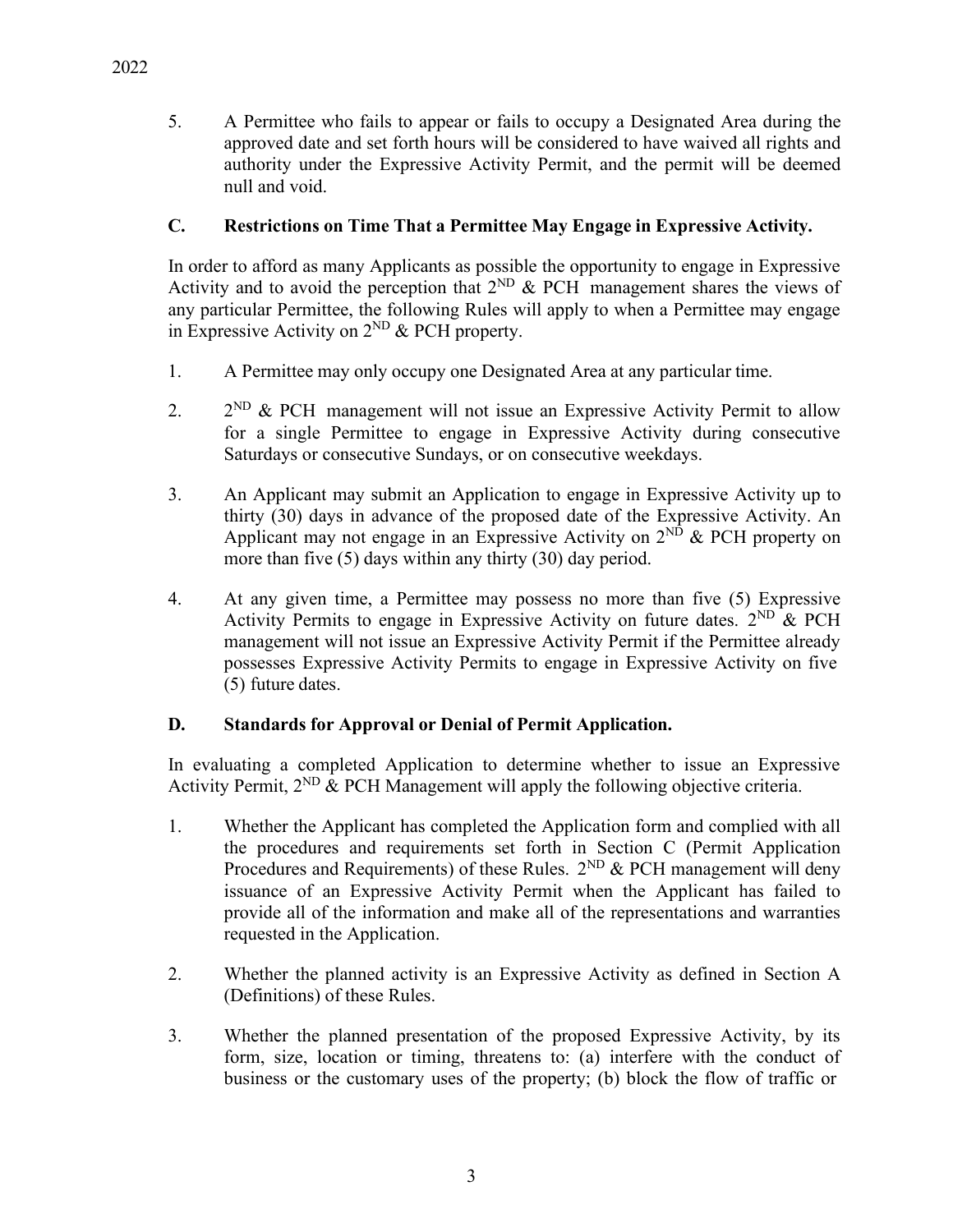create a hazardous degree of congestion, or impede the movement of customers or tenants; or (c) block access to facilities or businesses.

- 4. Whether the planned activity is proposed to occur on a day determined by  $2^{ND} \&$ PCH management to be a "peak traffic day," when Expressive Activity is prohibited. "Peak traffic days" are listed on Attachment C of these Rules.
- 5. Whether the planned activity will be presented in a noisy, disorderly, or inflammatory manner or is confrontational to such a degree that it probably will create a disturbance, as opposed to being presented in a neat, orderly, and courteous manner; or is planned for a date and time when a group with competing views or incompatible political philosophies also has planned an Expressive Activity.
- 6. Whether the proposed Expressive Activity will (a) be highly confrontational and likely to create a disturbance; (b) include "fighting words," group chants, obscenities, patently vulgar or gruesome content, inflammatory slogans, or ethnic, racial, religious or other slurs likely to provoke a disturbance; or (c) create noise of sufficient volume to impinge on the hearing and peace of the general public, as opposed to being heard only by those persons within a few feet of a Permittee.
- 7. The omission of insurance information requested in the Application or the failure to carry insurance upon request by  $2^{ND}$  & PCH management may be grounds for denial of the Application if management determines upon consideration of the criteria set forth in Section I (Liability Insurance) of these Rules that the proposed activity poses a risk of damage to persons or property.
- 8. Whether the Applicant has in the past violated the terms of an Expressive Activity Permit or these Rules.  $2^{ND}$  & PCH management shall deny issuance of an Expressive Activity Permit when management believes in good faith that the proposed Expressive Activity would be inconsistent with these Rules or that the Applicant has repeatedly violated these Rules in the past. An Applicant who has failed to appear or to occupy a Designated Area two or more times in a twomonth period will not be issued an Expressive Activity permit for a period of six (5) months from the date of the failure to appear or occupy.

### **E. Standard for Participants in the Proposed Expressive Activity.**

Only individuals whose names are specified on the Expressive Activity Permit may engage in Expressive Activity on  $2^{ND}$  & PCH property.  $2^{ND}$  & PCH management may deny an Application based upon the proposed participation in an Expressive Activity by an individual who  $2^{ND}$  & PCH management reasonably believes has violated these Rules. The maximum number of individuals who may engage in an Expressive Activity in a Designated Area at any given time is three (3), and each such individual must wear shoes, a shirt and other appropriate clothing.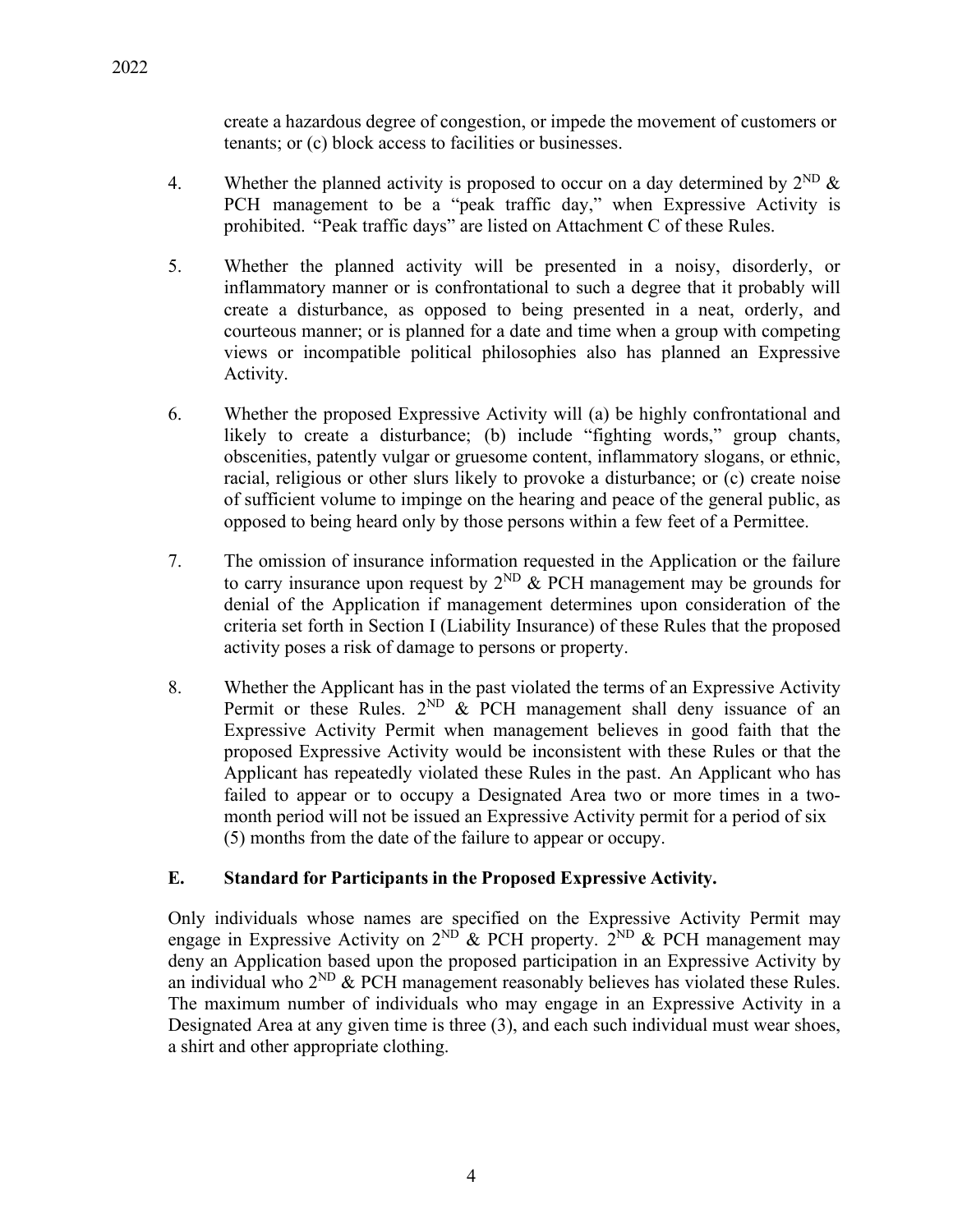### **F. Standards of Conduct for Expressive Activity.**

 $2^{ND}$  & PCH management has adopted the following standards of conduct for Expressive Activity at  $2^{ND}$  & PCH in addition to the standards and requirements set forth elsewhere in these Rules.

- 1. No Permittee may impede, obstruct, interfere with or block any person or entryway, or the free flow of pedestrian or vehicular traffic. This prohibition is not to be construed to prevent a Permittee from approaching or speaking with customers or tenants within the Designated Area.
- 2. No Permittee may create noise of sufficient volume to impinge upon the hearing and peace of the general public, as opposed to noise heard only by those persons within a few feet of a Permittee.
- 3. No Permittee may damage, deface or remove any property at  $2^{ND}$  & PCH.
- 4. No Permittee may represent in any way that  $2^{ND}$  & PCH, its owners, employees, tenants or representatives support or do not support any view held by the Permittee.
- 5. No Permittee may engage in Expressive Activity outside of the Designated Area specified in the Expressive Activity Permit.
- 6. Each Permittee shall be responsible to ensure that the Designated Area and the surrounding areas remain clean and neat and free of litter and debris. Each Permittee shall be responsible for cleaning up discarded literature, leaflets, petitions, or other documents or materials disseminated by Permittee.
- 7. Permittees may use no more than one (1) table and table cloth and three (3) chairs in a Designated Area, and no other furniture.
- 8. No Permittee may violate these Rules or any law, statute, ordinance or regulation of any governmental entity.

## **G. Display Regulations.**

Any posters, placards, signs or displays proposed for use by a Permittee must be approved by  $2^{ND}$  & PCH management in advance of the commencement of an Expressive Activity. Posters, placards, signs or displays are limited to three (3) in number and must remain within six (6) feet of an individual Permittee and wholly within the Designated Area. To be approved by management, each poster, placard, sign or display must be two dimensional and no larger than 24 x 36 inches and must:

- 1. be neat in appearance;
- 2. not interfere or complete with business displays or logos; and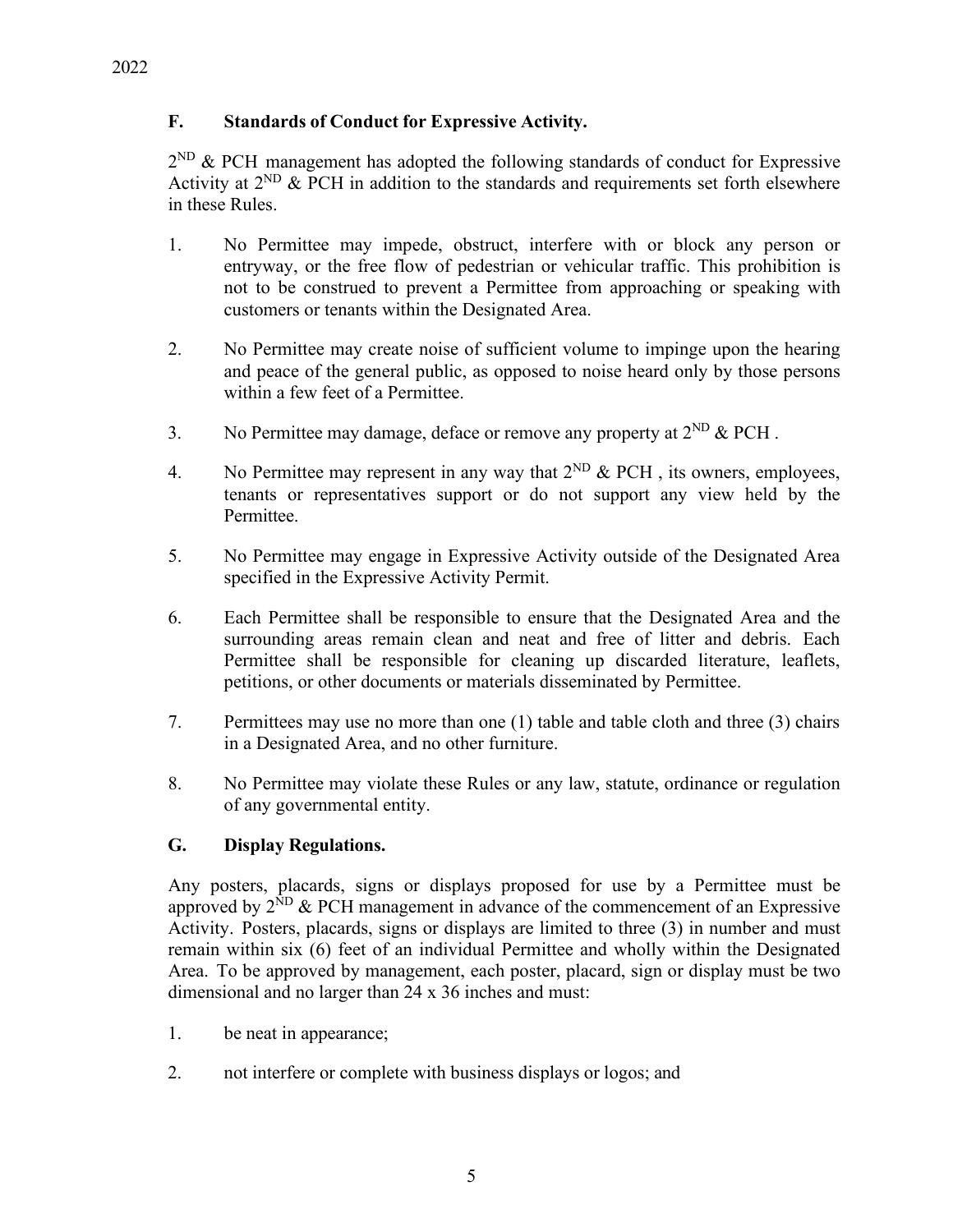3. not contain any "fighting words," obscenities, patently vulgar or gruesome displays or inflammatory slogans, ethnic, racial, religious or other slurs or pictures likely to provoke a disturbance.

Permittees are prohibited from using any lights, laser pointers, loudspeakers, bull horns or other mechanical or electrical equipment on  $2^{ND}$  & PCH property. Musical instruments or sound devices may be used only so long as the following criteria is met.

- 1. They do not create noise of sufficient volume to impinge on the hearing and peace of the general public, as opposed to being heard only by those persons within a few feet of a Permittee.
- 2. They are not used in a highly confrontational manner likely to create a disturbance.
- 3. They are not used in a manner that is highly inflammatory, which means that the proposed sound may not contain any "fighting words," obscenities, patently vulgar or gruesome content or inflammatory slogans, ethnic, racial, religious or other slurs likely to provoke a disturbance.

## **H. Liability Insurance.**

 $2^{ND}$  & PCH management reserves the right to require an Applicant to produce evidence of liability insurance covering personal injury and property damage or loss arising out of the proposed Expressive Activity when management determines that the proposed Expressive Activity poses a risk of injury or damage to persons or property. The determination to require evidence of insurance will be made after considering the following objective criteria.

- 1. Whether there is a prior history of injury to persons or property when this Applicant engages in Expressive Activity.
- 2. Whether there is a prior history of injury to persons or property when individuals or groups similar to this Applicant engages in Expressive Activity.
- 3. The historical scope of the risk and whether it exceeds minimal or inconsequential risk.
- 4. Whether the risk of the proposed Expressive Activity can be lessened or eliminated by adjusting the time, date, place or planned manner of expression.
- 5. If the risk can be lessened or eliminated, whether the Applicant is willing to make such adjustments.

### **I. Security Deposit**

If, upon consideration of the objective criteria set forth in Section I (Liability Insurance) of these Rules, 2ND & PCH management determines that the proposed Expressive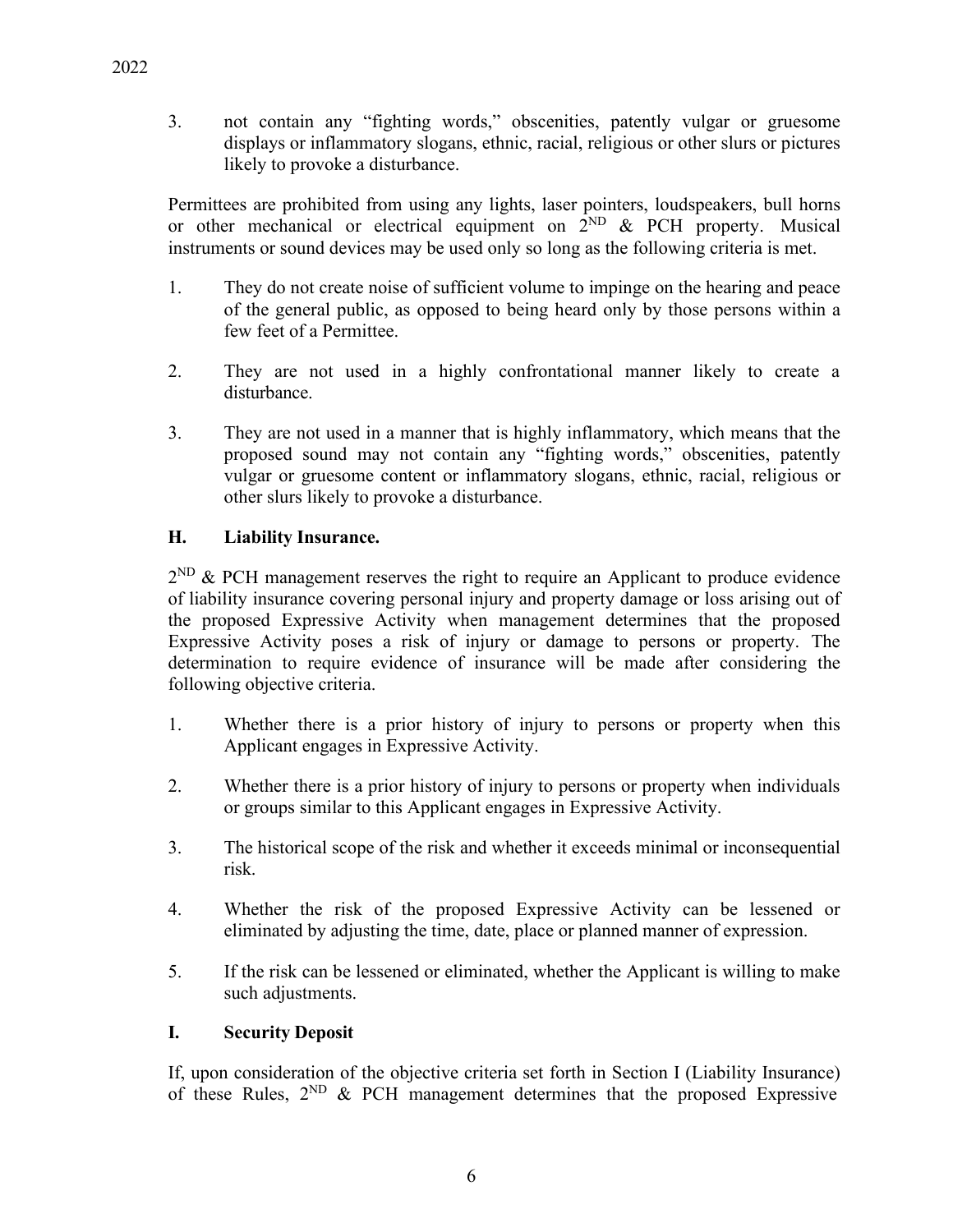Activity poses a risk of injury or damage to persons or property but that such risk is insufficient to require an Applicant or Permittee to maintain liability insurance,  $2^{ND}$  & PCH management may require a deposit of Two Hundred Fifty Dollars (\$250). The deposit may be applied to the reasonable cost of repairing any damage and/or the cost of cleaning up litter and debris, including but not limited to, leaflets or other printed material distributed by the Permittee. In the event that repair or clean-up costs exceed the amount of the deposit, the Permittee shall, within ten (10) calendar days following receipt of a written request specifying the amount due, pay the full cost of the repair or clean-up. Any portion of the deposit not used to clean up litter or debris or repair damage shall be refunded to the Permittee.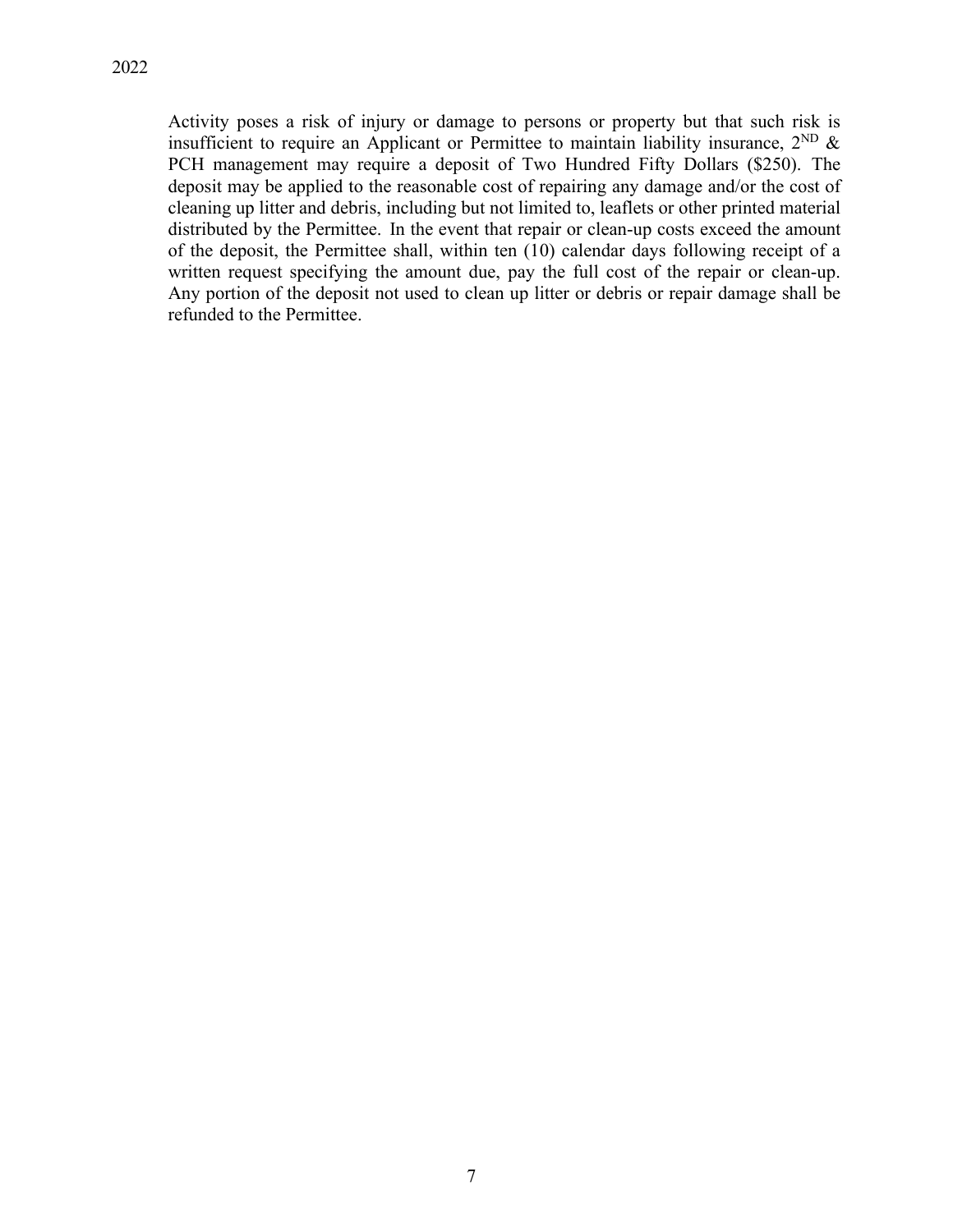#### Rules Governing Expressive Activity at 2<sup>ND</sup> & PCH Attachment A

#### **APPLICATION FOR PERMIT TO ENGAGE IN EXPRESSIVE ACTIVITY AT 2ND & PCH**

This Application must be received at least three (3) business days before the date of the Expressive Activity at the following address: **2ND & PCH Management Office, 6480 East Pacific Coast Highway, Suite 160 Long Beach, CA 90803, Attn: Samantha Lopez. Telephone Number: (424) 217-2337**.

| <b>1. Applicant Information.</b> The Applicant is the individual, company or organization that is sponsoring or<br>organizing the proposed Expressive Activity.                                                                                                                                                                                                                                                                                                                                                                            |  |
|--------------------------------------------------------------------------------------------------------------------------------------------------------------------------------------------------------------------------------------------------------------------------------------------------------------------------------------------------------------------------------------------------------------------------------------------------------------------------------------------------------------------------------------------|--|
| Name of Applicant: <u>example and a series of the series of the series of the series of the series of the series of the series of the series of the series of the series of the series of the series of the series of the series</u><br>Telephone Number: __________________                                                                                                                                                                                                                                                               |  |
|                                                                                                                                                                                                                                                                                                                                                                                                                                                                                                                                            |  |
| Name of Contact Person: Name of Contact Person: Name of Contact Person: Name of Contact Person: Name of Contact Person: Name of Contact Person: Name of Contact Person: Name of Contact Person: Name of Contact Person of Cont                                                                                                                                                                                                                                                                                                             |  |
| 2. Dates requested. The Applicant may request a maximum of five (5) days on this Application, as long as the<br>requested days are within thirty (30) days from the date that this Application is received by $2^{ND}$ & PCH<br>management.                                                                                                                                                                                                                                                                                                |  |
| Dates and Times requested: <b>All any of the Contract Contract Contract Contract Contract Contract Contract Contract Contract Contract Contract Contract Contract Contract Contract Contract Contract Contract Contract Contract</b>                                                                                                                                                                                                                                                                                                       |  |
| 3. Location requested. Expressive Activity is limited to Designated Areas as specified in the Rules Governing<br>Expressive Activity at 2 <sup>ND</sup> & PCH, henceforth referred to herein as the "Rules."                                                                                                                                                                                                                                                                                                                               |  |
|                                                                                                                                                                                                                                                                                                                                                                                                                                                                                                                                            |  |
| If your preferred Designated Area has already been requested by another Applicant, would you like to be<br>assigned to another Designated Area?<br>Mo⊔ Pres Dino                                                                                                                                                                                                                                                                                                                                                                           |  |
| 4. Names of Participants. Please state the names of individuals who will participate in the proposed<br>Expressive Activity. The number of participants is limited to three (3) individuals. If it is unknown which<br>individuals will be participating in the Expressive Activity on a particular day, or if different individuals will be<br>participating on different days, please attach a separate sheet of paper indicating names of individuals from<br>whom participants will be selected or the participant names for each day. |  |
| (2)<br>(3)                                                                                                                                                                                                                                                                                                                                                                                                                                                                                                                                 |  |

 $\overline{\phantom{0}}$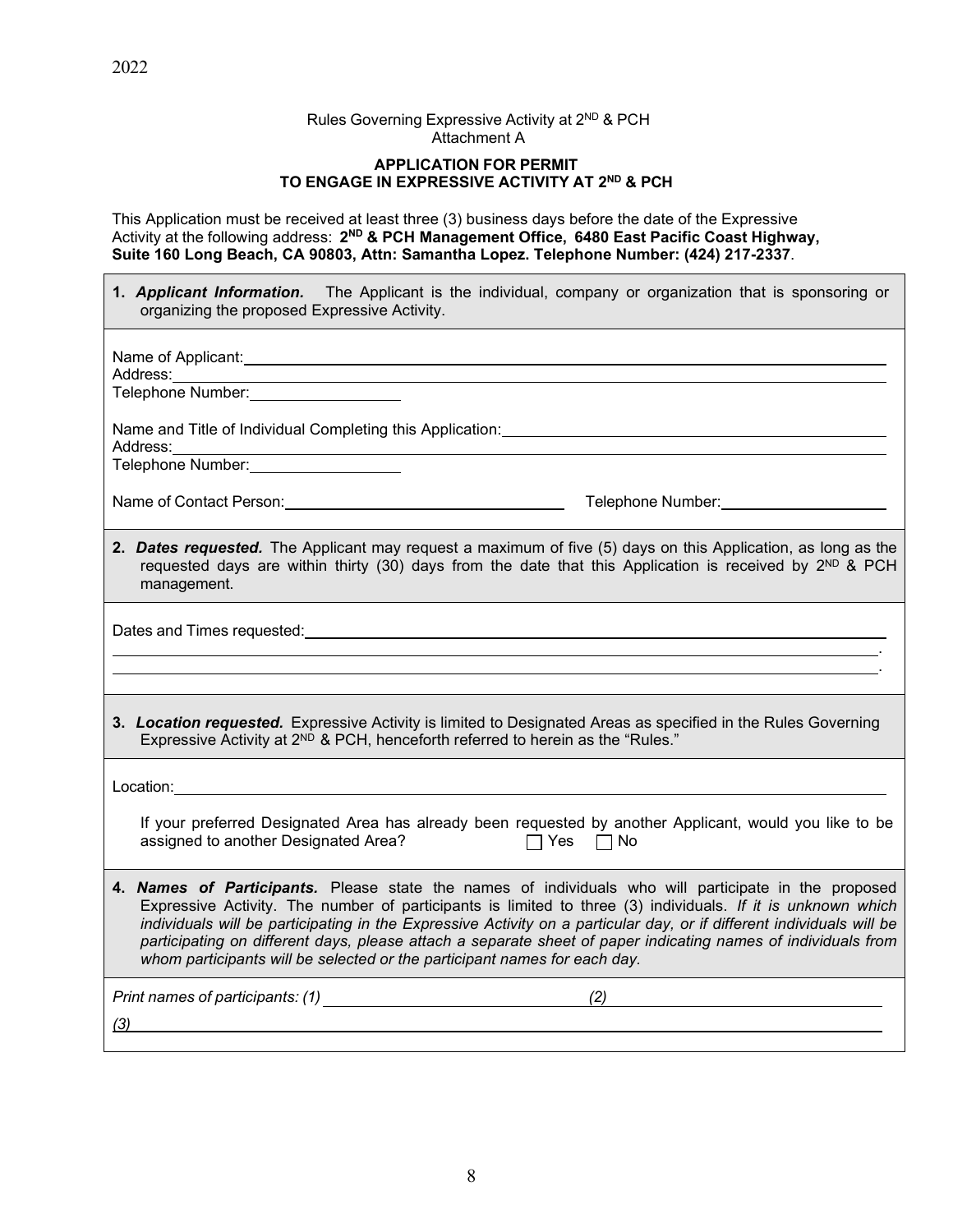|    | 5. Proposed Expressive Activity. List the title(s) or subject(s) of each proposed Expressive Activity. If you are<br>proposing to gather signatures, state the petition titles and attach a copy of each petition.                                                                                                                                                                                                                                                                                                                                                                                                                                                                                                                                                                                                                                                                                                                                                                                                                                                                                                                                                                                                                                                                                                                                                                                                                                                                                                                                                                                                                                                                                                                                                |
|----|-------------------------------------------------------------------------------------------------------------------------------------------------------------------------------------------------------------------------------------------------------------------------------------------------------------------------------------------------------------------------------------------------------------------------------------------------------------------------------------------------------------------------------------------------------------------------------------------------------------------------------------------------------------------------------------------------------------------------------------------------------------------------------------------------------------------------------------------------------------------------------------------------------------------------------------------------------------------------------------------------------------------------------------------------------------------------------------------------------------------------------------------------------------------------------------------------------------------------------------------------------------------------------------------------------------------------------------------------------------------------------------------------------------------------------------------------------------------------------------------------------------------------------------------------------------------------------------------------------------------------------------------------------------------------------------------------------------------------------------------------------------------|
| 5. |                                                                                                                                                                                                                                                                                                                                                                                                                                                                                                                                                                                                                                                                                                                                                                                                                                                                                                                                                                                                                                                                                                                                                                                                                                                                                                                                                                                                                                                                                                                                                                                                                                                                                                                                                                   |
|    | [USE SEPARATE SHEET IF ADDITIONAL SPACE IS NEEDED.]                                                                                                                                                                                                                                                                                                                                                                                                                                                                                                                                                                                                                                                                                                                                                                                                                                                                                                                                                                                                                                                                                                                                                                                                                                                                                                                                                                                                                                                                                                                                                                                                                                                                                                               |
|    | 6. Solicitation. The solicitation or acceptance of funds or contributions is prohibited.                                                                                                                                                                                                                                                                                                                                                                                                                                                                                                                                                                                                                                                                                                                                                                                                                                                                                                                                                                                                                                                                                                                                                                                                                                                                                                                                                                                                                                                                                                                                                                                                                                                                          |
|    | Will any funds or contributions be solicited or accepted on 2 <sup>ND</sup> & PCH property?<br><b>Yes</b><br>No.<br>$\blacksquare$                                                                                                                                                                                                                                                                                                                                                                                                                                                                                                                                                                                                                                                                                                                                                                                                                                                                                                                                                                                                                                                                                                                                                                                                                                                                                                                                                                                                                                                                                                                                                                                                                                |
|    | 7. Signs and Literature. The Applicant must attach to this Application the text or photographs of any signs<br>proposed by the Applicant for display and copies of any literature, leaflets, petitions, or other documents or<br>materials proposed for dissemination or viewing.                                                                                                                                                                                                                                                                                                                                                                                                                                                                                                                                                                                                                                                                                                                                                                                                                                                                                                                                                                                                                                                                                                                                                                                                                                                                                                                                                                                                                                                                                 |
|    | Does the Applicant intend to distribute or display any printed materials?<br>$\Box$ No<br><b>Yes</b>                                                                                                                                                                                                                                                                                                                                                                                                                                                                                                                                                                                                                                                                                                                                                                                                                                                                                                                                                                                                                                                                                                                                                                                                                                                                                                                                                                                                                                                                                                                                                                                                                                                              |
|    | Does the Applicant intend to display any signs?<br>Yes $\Box$ No                                                                                                                                                                                                                                                                                                                                                                                                                                                                                                                                                                                                                                                                                                                                                                                                                                                                                                                                                                                                                                                                                                                                                                                                                                                                                                                                                                                                                                                                                                                                                                                                                                                                                                  |
|    | 8. Financial Responsibility. 2 <sup>ND</sup> & PCH management reserves the right to require evidence of liability<br>insurance in accordance with its rules and to require a \$250.00 cleaning deposit. Check payable to PCH<br>Property, LLC.                                                                                                                                                                                                                                                                                                                                                                                                                                                                                                                                                                                                                                                                                                                                                                                                                                                                                                                                                                                                                                                                                                                                                                                                                                                                                                                                                                                                                                                                                                                    |
|    | Does the Applicant currently carry liability insurance?<br>Yes<br>No                                                                                                                                                                                                                                                                                                                                                                                                                                                                                                                                                                                                                                                                                                                                                                                                                                                                                                                                                                                                                                                                                                                                                                                                                                                                                                                                                                                                                                                                                                                                                                                                                                                                                              |
|    | 9. Applicant's Representations and Warranties. Applicant represents and warrants as follows: (a) All<br>statements and information contained in this Application are true and correct; (b) The person signing below<br>is duly authorized to sign on Applicant's behalf; (c) No literature, signs, or other materials or devices will be<br>used by the Permittee except as pre-approved by $2^{ND}$ & PCH management pursuant to the Rules; (d)<br>Applicant will leave the Designated Area clean and free of litter; (e) Applicant and all individuals who will<br>engage in the proposed Expressive Activity have read, understand and agree to comply with the Rules;<br>(f) Applicant and the individuals participating in the Expressive Activity acknowledge that the conduct of any<br>third party is not the responsibility of 2 <sup>ND</sup> & PCH, and agree to release the Owners and Owners Associations<br>of 2 <sup>ND</sup> & PCH, including but not limited to the Owners and Owners Associations listed on page 3 of this<br>Application ("Owners"), from all claims and liabilities arising therefrom, whether foreseeable or<br>unforeseeable; and (g) Applicant will defend, indemnify and hold harmless Owners, their officers,<br>representatives, agents and employees against any and all suits, damages, costs, claims, demands, causes<br>of action, losses, liabilities and expenses, including without limitation attorneys' fees, to the extent arising or<br>resulting from any willful misconduct or negligent act or omission of Applicant, its employees or agents or the<br>individuals engaging in the Expressive Activity, including all claims relating to the injury or death of any<br>person or damage to any property. |
|    | I have read and understand the Rules Governing Expressive Activity at 2 <sup>ND</sup> & PCH. I agree to abide by<br>those Rules and understand that failure to do so will result in the revocation of the requested Expressive<br>Activity Permit, and may result in denial of future Applications to engage in Expressive Activity and in<br>immediate removal from 2 <sup>ND</sup> & PCH property.                                                                                                                                                                                                                                                                                                                                                                                                                                                                                                                                                                                                                                                                                                                                                                                                                                                                                                                                                                                                                                                                                                                                                                                                                                                                                                                                                              |

*SIGNATURE OF APPLICANT DATE*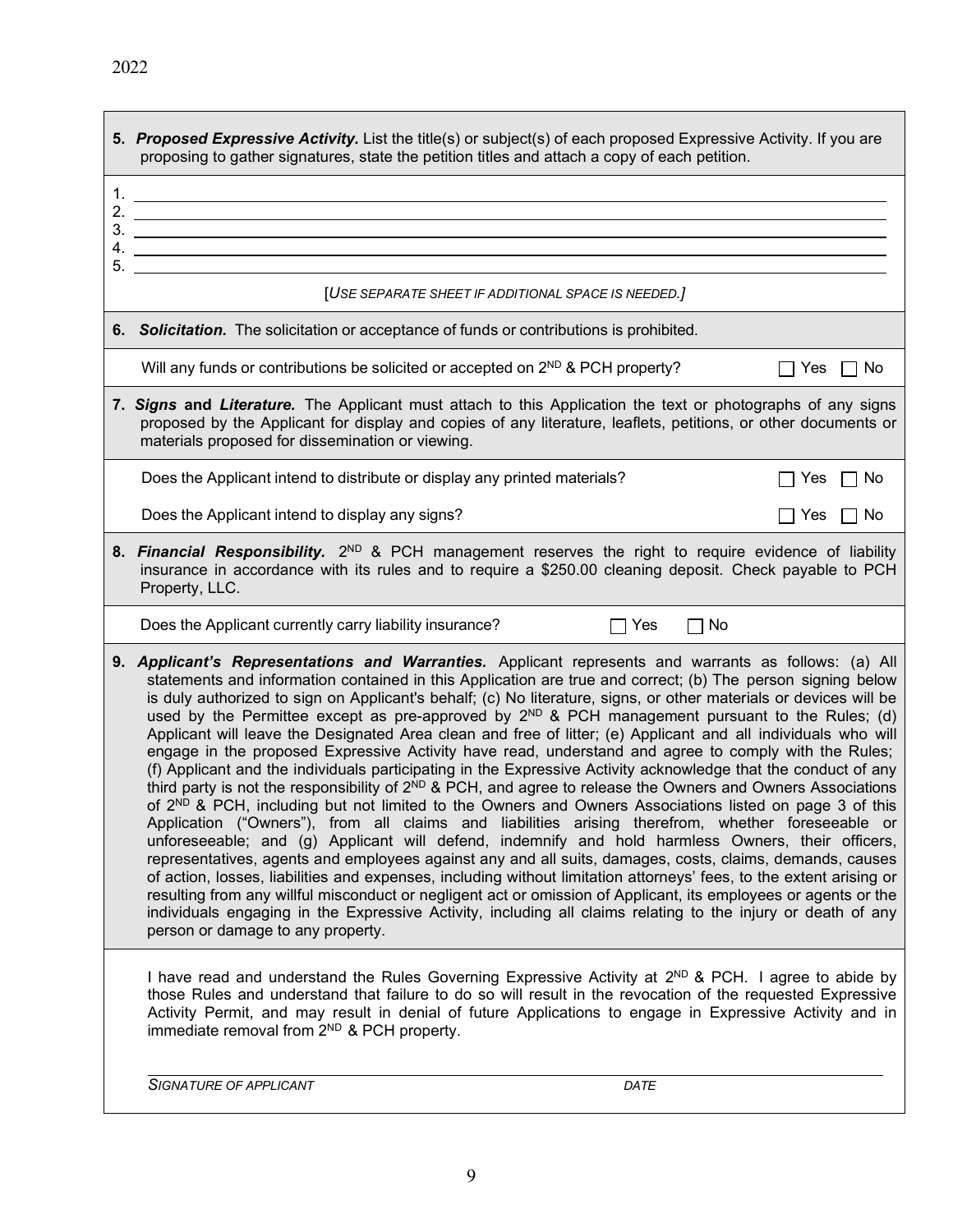### FAILURE TO FILL OUT THIS APPLICATION COMPLETELY WILL RESULT IN AUTOMATIC DENIAL. **2ND & PCH ADDITIONAL INSUREDS/OWNER-RELATED PARTIES**

#### **Listed as Certificate Holder:**

PCH Property, LLC 1600 East Franklin Avenue El Segundo, CA 90245

#### **Additional Insureds:**

1.PCH CenterCal, LLC, a Delaware limited liability company

2.PCH Property, LLC, a Delaware limited liability company

3.PCH FFWA, LLC, a Delaware limited liability company

4.PCH Realty Investors, LLC, a Delaware limited liability company

5.CenterCal Associates LLC, a Delaware limited liability company

6.CenterCal Properties LLC, a Delaware limited liability company

7.CenterCal LLC, a Delaware limited liability company

8.Seaport Marina, LLC, a Delaware limited liability company

9.California State Teachers' Retirement System, a public entity

10.Principal Real Estate Investors, LLC, a Delaware limited liability company

11.Wells Fargo Bank, N.A

12.Bruning Family Trust, u/d/t October 30, 2007

13.Wardy Family Trust, u/d/t December 13, 2007

14.Such other entities as are named by the Owner

Entity 2 – Landlord Entity 6 – Property Manager Entities 1, 3, 4, 5, 7, 8, 9, 12, 13 – Investors in Landlord Entity 10 – Advisor to entity 9 Entity 11 – Lender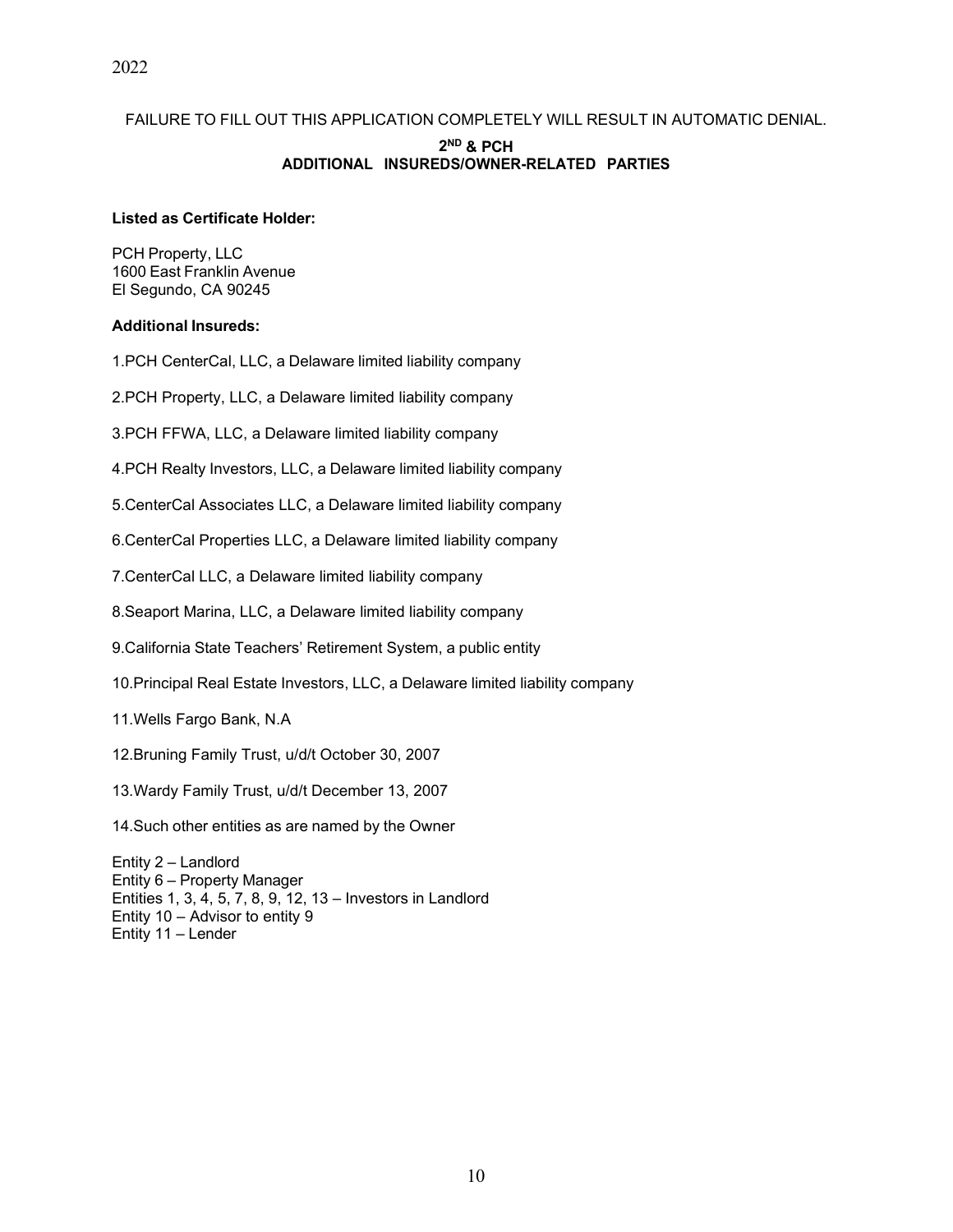## Rules Governing Expressive Activity at 2ND & PCH Attachment B

### **DESIGNATED AREAS**

"Designated Areas" are areas on the  $2^{ND}$  & PCH property designated by  $2^{ND}$  & PCH management as areas where Expressive Activity may occur with approval and based upon availability pursuant to an approved Expressive Activity Permit. Designated Areas are shown below as "**Area 1** or **Area 2**" on level 1 only.

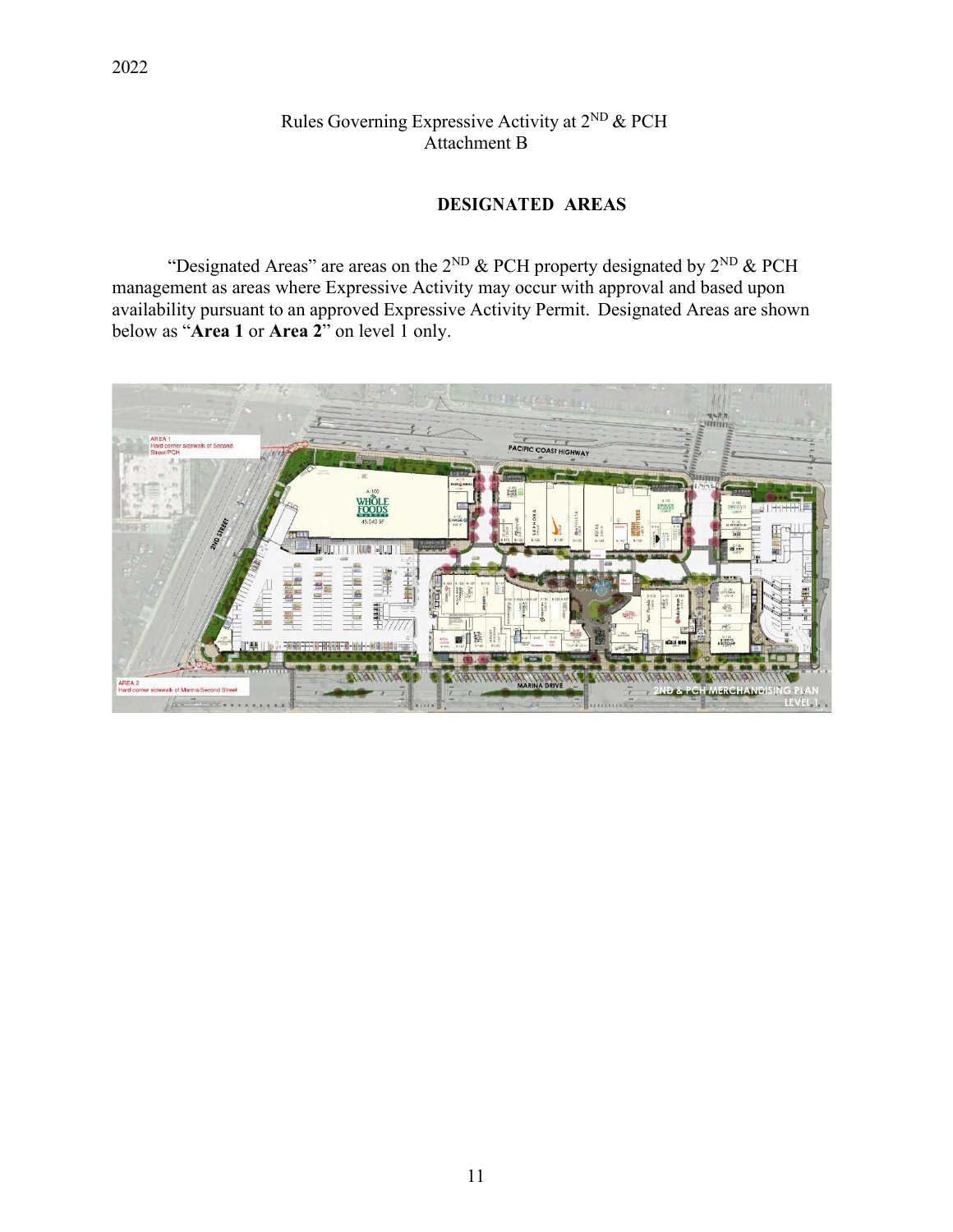### Rules Governing Expressive Activity at  $2^{ND}$  & PCH Attachment C

#### **PEAK TRAFFIC DAYS**

"Peak Traffic Days" are dates on which  $2^{ND}$  & PCH management has determined that increased pedestrian and vehicular traffic and sometimes added features and activities create the need to keep common areas at  $2^{ND}$  & PCH open and available for movement. Expressive Activity is prohibited everywhere on  $2^{ND}$  & PCH property, and no Expressive Activity Permit will be issued to allow such activity, on "Peak Traffic Days." For the calendar year 2022, "Peak Traffic Days" include the dates stated below.

January 1, 2022 January 2, 2022 January 17, 2022 February 11, 2022 February 12, 2022 February 13, 2022 February 14, 2022 February 21, 2022 March 1, 2022 March 17, 2022 March 18, 2022 March 26, 2022 March 27, 2022 March 31, 2022 April 1, 2022 April 2, 2022 April 3, 2022 April 15, 2022 April 16, 2022 April 17, 2022 April 18, 2022 April 22, 2022 April 23, 2022 April 24, 2022 May 1, 2022 May 2, 2022 May 3, 2022 May 5, 2022 May 7, 2022 May 8, 2022 May 20, 2022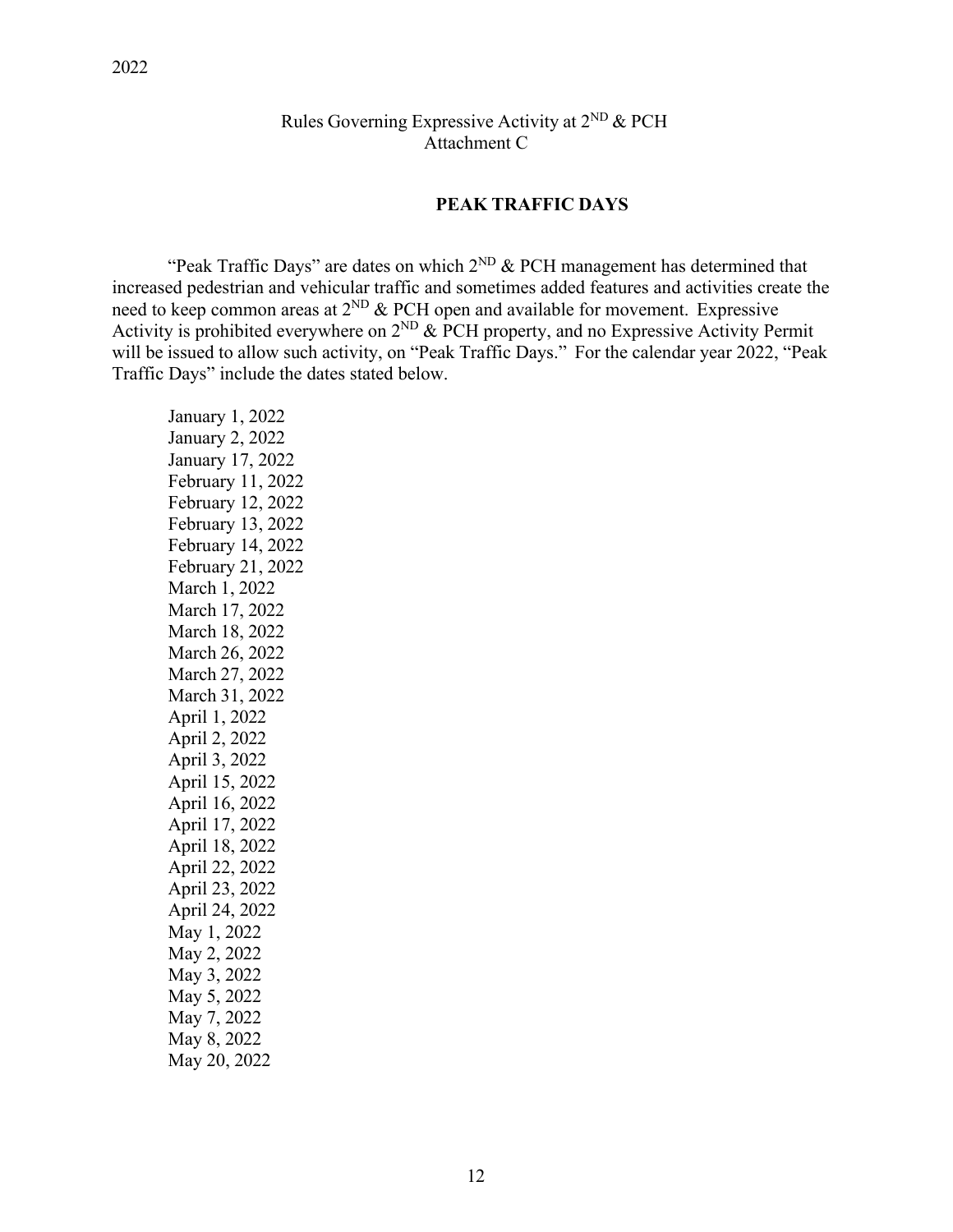| May 27, 2022       |
|--------------------|
| May 28, 2022       |
| May 29, 2022       |
| May 30, 2022       |
| May 31, 2022       |
| June 1, 2022       |
| June 3, 2022       |
| June 12, 2022      |
| June 14, 2022      |
| June 19, 2022      |
| June 20, 2022      |
| June 25, 2022      |
| July 1, 2022       |
| July 2, 2022       |
| July 3, 2022       |
| July 4, 2022       |
| July 13, 2022      |
| July 15, 2022      |
| July 16, 2022      |
| July 20, 2022      |
| July 22, 2022      |
| July 23, 2022      |
| July 27, 2022      |
| July 29, 2022      |
| August 2, 2022     |
| August 3, 2022     |
| August 5, 2022     |
| August 8, 2022     |
| August 10, 2022    |
| August 12, 2022    |
| August 16, 2022    |
| August 17, 2022    |
| August 19, 2022    |
| August 21, 2022    |
| August 23, 2022    |
| August 24, 2022    |
| August 26, 2022    |
| August 30, 2022    |
| August 31, 2022    |
| September 2, 2022  |
| September 3, 2022  |
| September 4, 2022  |
| September 5, 2022  |
| September 9, 2022  |
| September 10, 2022 |
| September 11, 2022 |
| September 15, 2022 |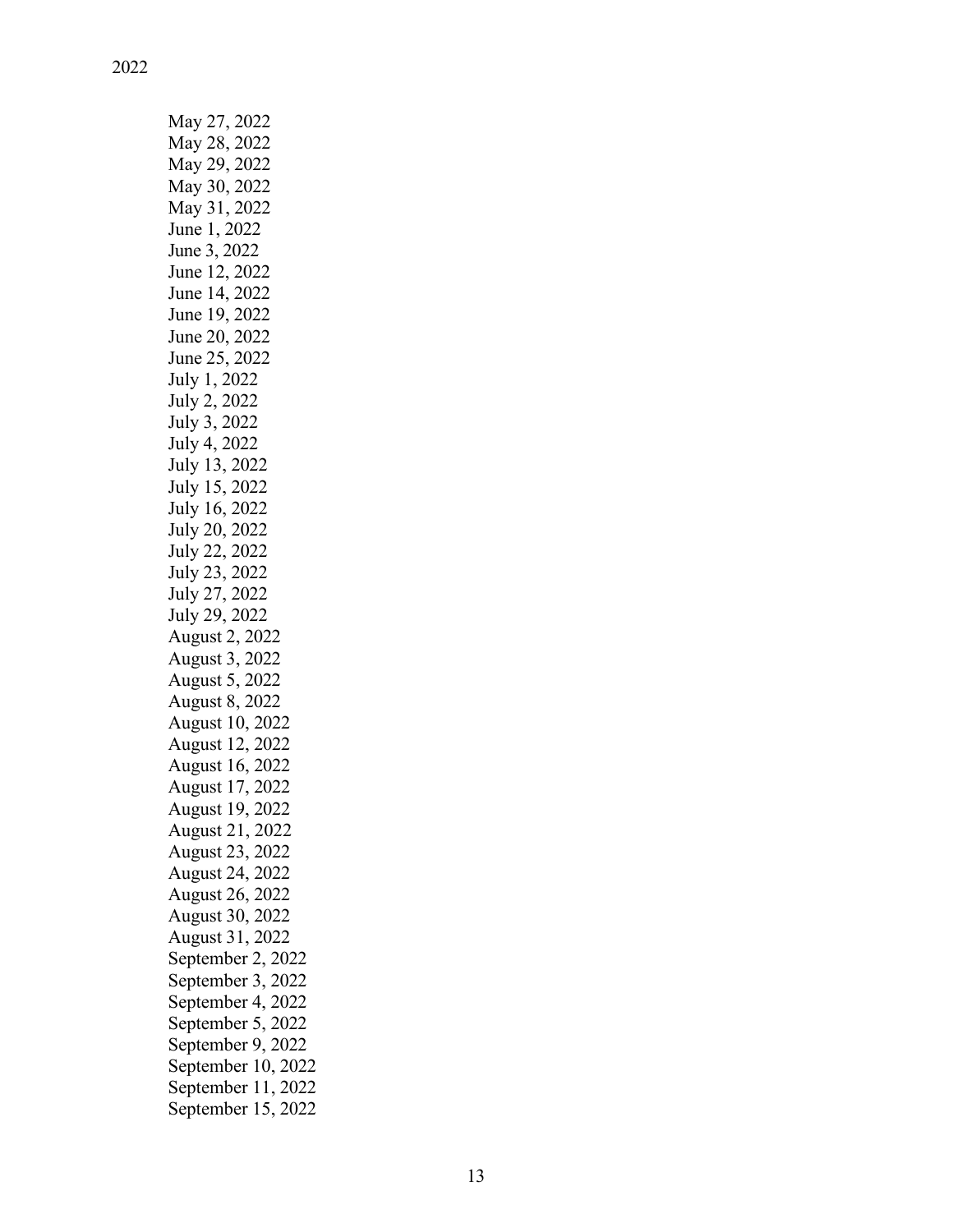September 17, 2022 September 24, 2022 September 26, 2022 October 5, 2022 October 8 , 2022 October 21, 2022 October 22, 2022 October 23, 2022 October 24, 2022 October 2 8, 2022 October 29, 2022 October 30, 2022 October 31, 2022 November 1, 2022 November 2, 2022 November 4 , 2022 November 11, 2022 November 12, 2022 November 15, 2022 November 17, 2022 November 1 8 , 2022 November 19, 2022 November 23, 2022 November 24, 2022 November 25, 2022 November 26, 2022 December 3 , 2022 December 4, 2022 December 6, 2022 December 7, 2022 December 9 , 2022 December 10 , 2022 December 11 , 2022 December 1 3 , 2022 December 1 4 , 2022 December 1 6 , 2022 December 1 7 , 2022 December 18, 2022 December 20, 2022 December 21, 2022 December 22, 2022 December 23, 2022 December 24, 2022 December 25, 2022 December 26, 2022 December 30, 2022 December 31, 2022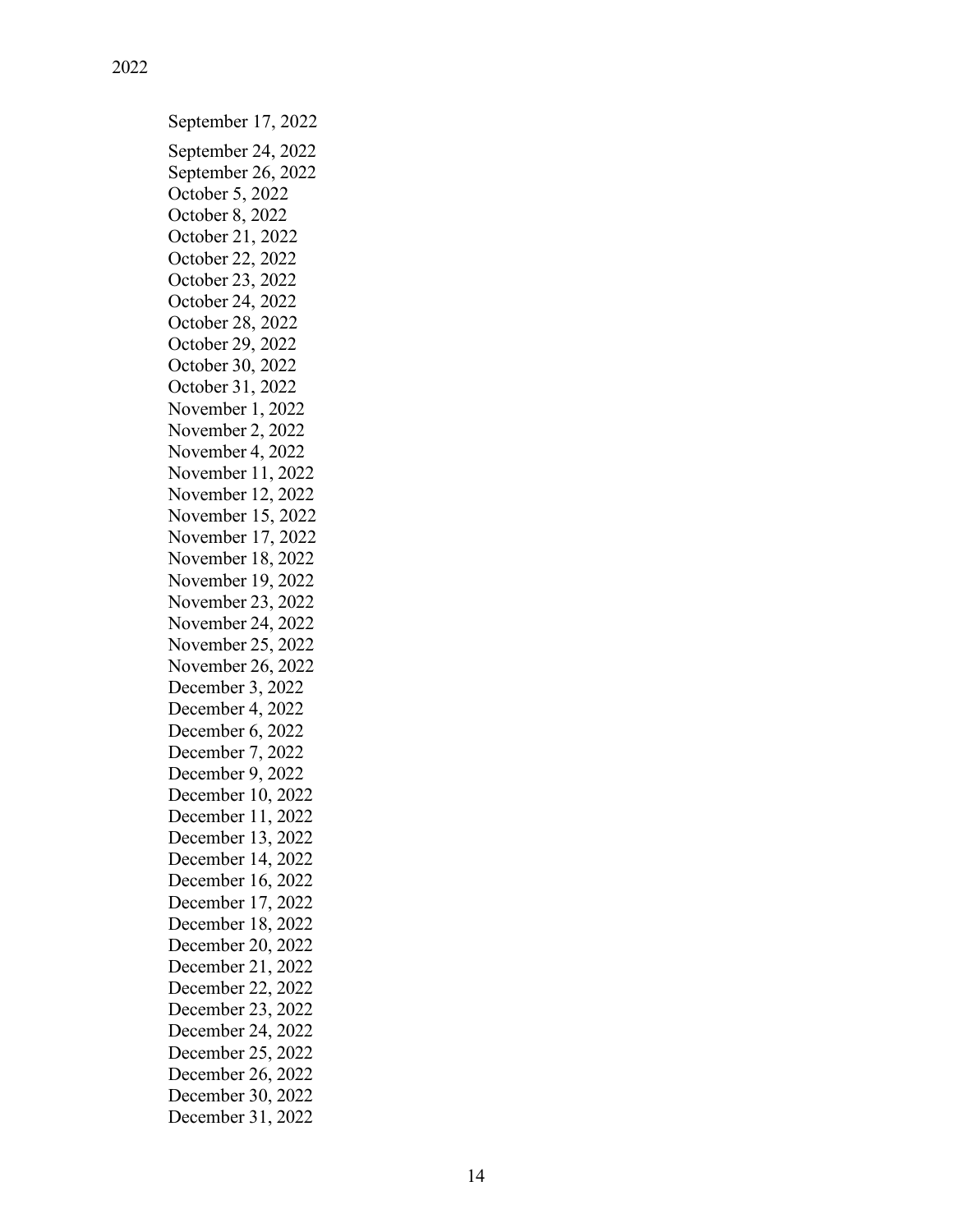#### Rules Governing Expressive Activity at  $2^{ND}$  & PCH

#### Attachment D

## **2ND & PCH CODE OF CONDUCT**

2ND & PCH a retail property, owned and operated by CenterCal Properties LLC, strives to provide an enjoyable and safe shopping environment for tenants, guests and employees. 2ND & PCH including all parking garages, sidewalks and roadways is considered private property. This Code of Conduct is in effect at all times.

For the safety and enjoyment of all, 2ND & PCH kindly requests your cooperation and courtesy by following the guidelines at all times. Individuals violating these rules may be asked to leave 2ND & PCH property. Use of this property is by permission and subject to control and regulation by the owner in accordance with law.

1. No smoking policy, property wide: 2ND & PCH is a green property and 100% smoke free. The use of any tobacco or smoking products, including chewing tobacco, electronic cigarettes (e-cigarettes) and vaping is prohibited property wide. REF. LBMC SECTION 8.68.130.

2. No overnight parking or camping at any time. Parking is only permitted in designated areas.

3. No parking or waiting in red zones. Red zones are for emergency purposes only. Not for loading and unloading of passengers or products. Temporarily unattended vehicles making deliveries/conducting business are not permitted.

4. Do not speed, the speed limit at 2ND & PCH is 5 mph throughout the center. This includes all parking structures unless otherwise posted. All traffic control devices must be followed while visiting 2ND & PCH.

5. No excessive speed, engine acceleration, engine noise, burnouts and/or donuts at any time within 2ND & PCH Property.

6. Do not use 2ND & PCH as a park and ride facility or for ride share purposes. Parking garages are for the use of shopping center guests only.

7. Do not leave children unattended at any time.

8. Do not use obscene language or gestures, ethnic slurs, vulgar or threatening language while on property.

9. Do not behave in a manner that is disorderly, disruptive, or that endangers others.

10. No defacing, damaging, or destroying any property at any time.

11. No illegal dumping. Dispensing or discarding of trash, rubbish or material of any kind in any manner other than in area trash receptacles or receptacles designed for such material is prohibited.

12. No loitering, congregating, blocking access or interfering with the movement of any other guest or businesses.

13. Do not spend excessive amounts of time in the family lounge. The use of the family lounge is for guests waiting for other visitors of the center. Please be mindful of the amount of time and use this area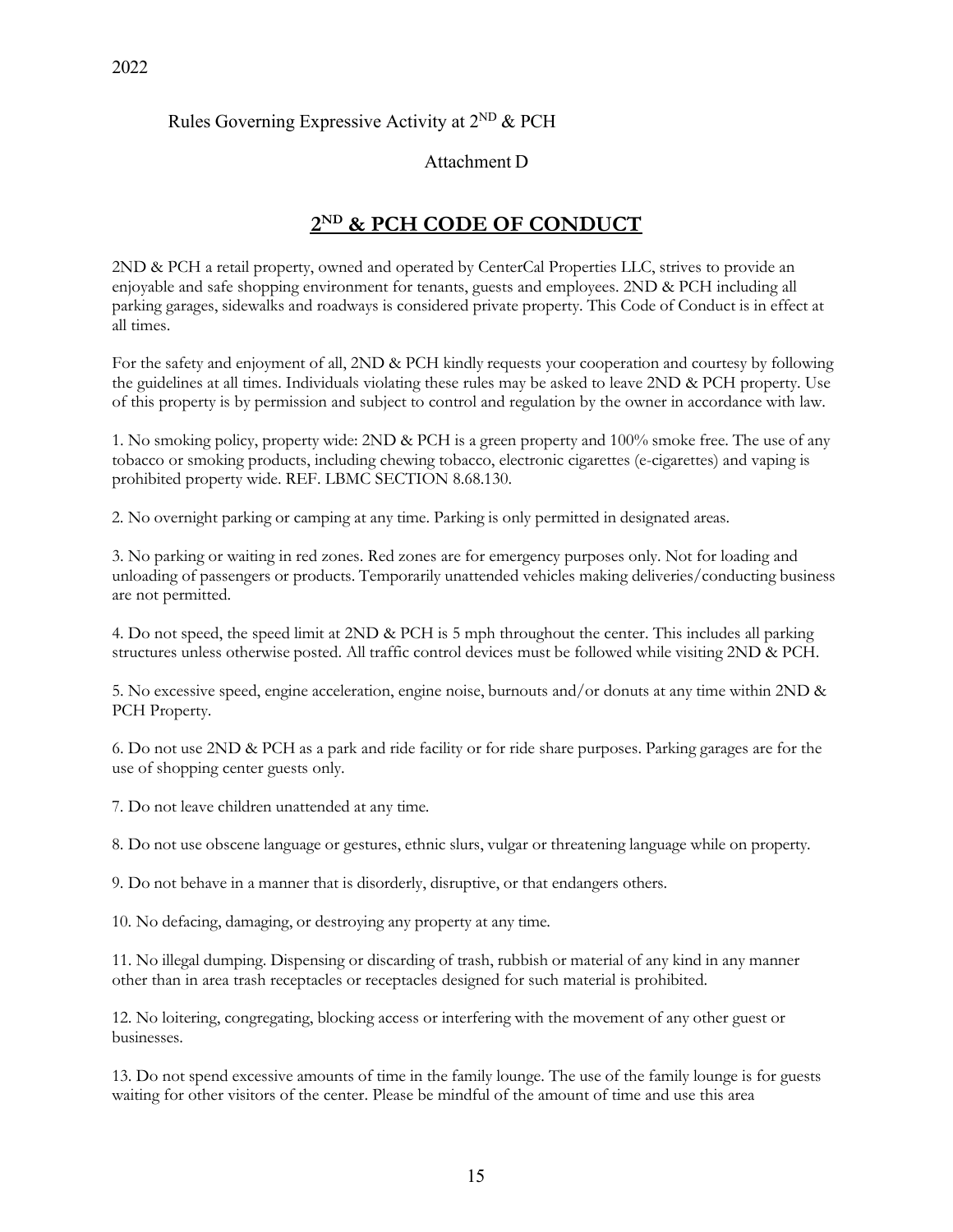appropriately. Persons using the family lounge for extensive amounts of time will be asked to leave the area to allow other visitors to enjoy this amenity.

14. Do not utilize electrical outlets for personal device charging within common areas and within the family lounge/restrooms.

15. No outside alcoholic beverages are permitted. Alcohol purchased outside of and brought onto 2ND & PCH property is strictly prohibited.

16. Do not possess any open cans, containers, bottles or any other receptacle containing alcoholic beverages within areas not designated for such purposes by  $2^{ND}$  & PCH or tenants.

17. No staging any form of public event or protest, soliciting or distributing information of any kind without the approval of 2ND & PCH Management or security.

18. No skating, skateboarding, bicycling, Heelys, Segway's, scooters including e-scooters, hover boards or any other form of personal/recreational transportation allowed on sidewalks or in common areas, unless otherwise covered under ADA. REF. LBMC SECTION 9.42.100a

19. No public performances, distribution of materials, group gatherings or soliciting/selling of products or services allowed without written consent from 2ND & PCH Management in advance.

20. Do not possess any item that could be used as a weapon, including, but not limited to firearms, explosives, fireworks, chemical dispensing devices, knives with blades over 2 inches in length, or any other object(s) that may be used in any way to inflict bodily injury on another person or property while on 2ND & PCH property.

21. Do not wear clothing intended to obscure your identity, or that exhibits lewd, obscene offensive language or images. Guests may be asked to remove masks unless otherwise required for medical use or directives from local governing authorities, hoods or other clothing that obscures your identity. Clothing likely to provoke a disturbance or involve other guests in open conflict is not permitted. Shoes and clothing must be worn at all times.

22. Do not allow pets off leash. Pets must be kept on a leash and in your physical control at all times and must not be left unattended REF. LBMC SECTION 6.16.100.

23. Pet owners must clean up after dogs and properly dispose of waste.

24. Pet owners must maintain control over dogs at all times and immediately remove threatening or aggressive dogs.

25. Do not leave bags or other personal items unattended. Any unattended items are subject to search, removal and disposal.

26. No photographing, videotaping, and/or filming for any purpose other than for personal use without the prior written consent of 2ND & PCH Management, which also includes photoshoots within the common areas.

27. Do not sit, stand, jump and/or climb on artwork, planters and plantings, railings, rocks, fountains, walkways, elevators, or other areas not intended for guest use. Designated seating areas have been provided for guests' convenience.